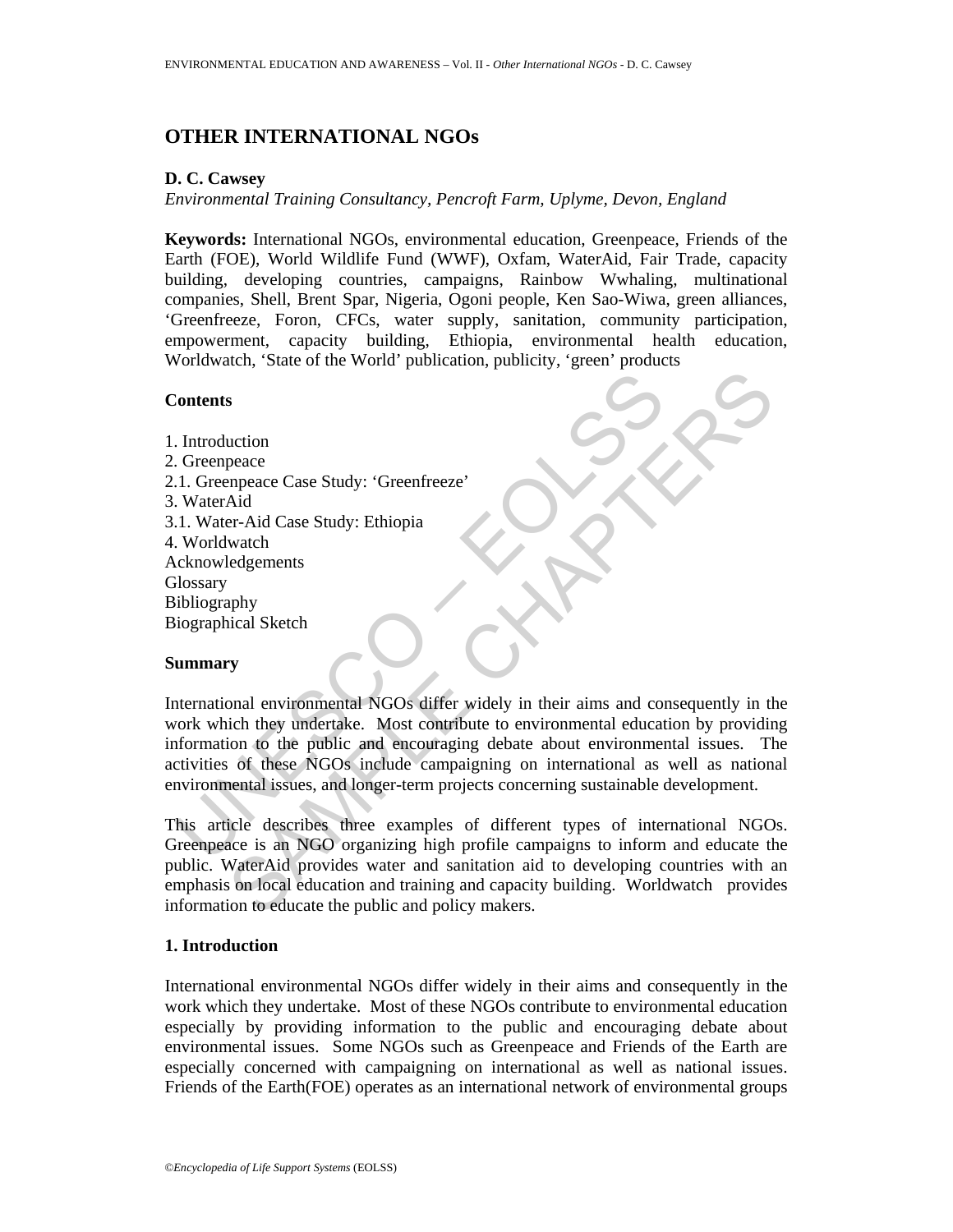around the world and it is represented in 68 countries. Some NGOs such as Oxfam and WWF are involved in longer-term projects concerning sustainable development and conservation. In addition some NGOs such as Oxfam and WaterAid provide aid to poorer countries. Some NGO activities are directed at marketing the products from sustainable agriculture in poorer countries (eg Fair Trade products).

Three examples of different types of international NGOs are described *viz:* 

- Greenpeace as an example of an NGO organizing high profile campaigns to inform and educate the public;
- WaterAid as an example of an NGO providing water and sanitation aid to developing countries with an emphasis on local education and training and capacity building;
- Worldwatch as an example of an NGO providing information to educate the public and policy makers.

#### **2. Greenpeace**

Worldwatch as an example of an NGO providing information to eand policy makers.<br>
Correspease exacts from 1971 when a small group of protestors set sail<br>
Canada to a US underground nuclear testing site at Amchitka. This<br>
ex In twatch as an example of an NGO providing information to educate the publicy makers.<br> **queece**<br>
ace dates from 1971 when a small group of protestors set sail from Vancouve<br>
at a to a US underground nuclear testing site a Greenpeace dates from 1971 when a small group of protestors set sail from Vancouver in Canada to a US underground nuclear testing site at Amchitka. This small island off the west coast of Alaska was the last refuge for 3000 endangered sea otters and the home of bald eagles, peregrine falcons and other wildlife. The old fishing boat carrying the protestors was intercepted but the action generated great public interest. Although the test went ahead, later that year nuclear testing on Amchitka ceased and the island was declared a bird sanctuary.

Now Greenpeace has 2.8 million supporters worldwide with national and regional offices in 41 countries, and with its headquarters in Amsterdam. Greenpeace describes itself as "an independent campaigning organization that uses non-violent, creative confrontation to expose global environmental problems and force solutions for a green and peaceful future". The goal is therefore "to ensure the ability of the Earth to nurture life in all its diversity".

Greenpeace has campaigned on a wide range of issues including:

- Climate change;
- Destruction of tropical forests;
- Pollution of seas and oceans;
- Whaling;
- Genetically modified foods;
- Nuclear power and weapons;
- Toxic chemicals.

Most of these campaigns have relied on widespread publicity and many have been successful, at least in part. In 1992, for example, France cancelled its nuclear tests at Moruroa Atoll when the Greenpeace ship Rainbow Warrior entered the test zone. In 2002 Rainbow Warrior was active in the Irish Sea to protest at the return of a shipment of nuclear fuel from Japan to England. Also in 2002, Greenpeace helped defeat a move by Japan and some other nations to reintroduce commercial whaling through the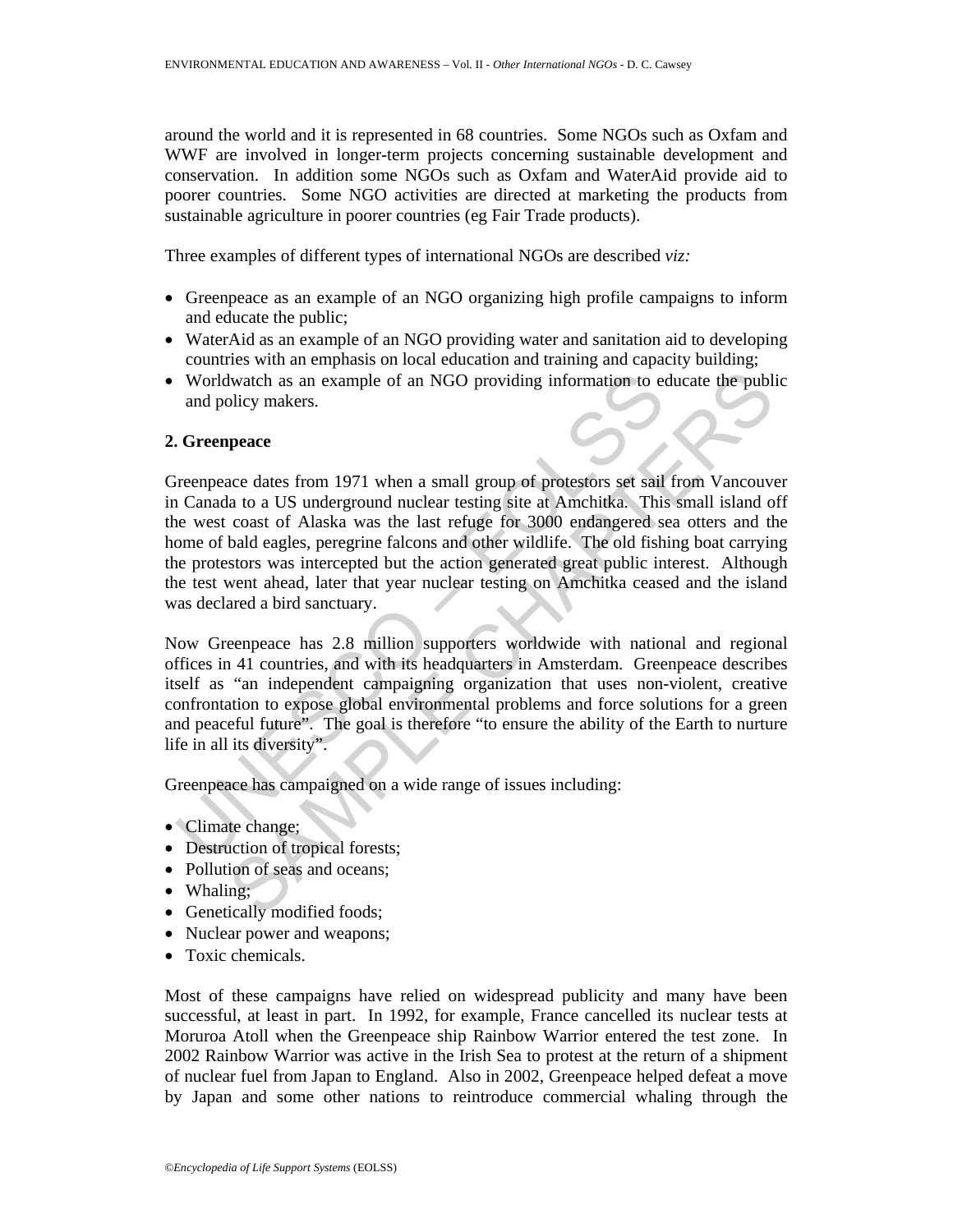International Whaling Commission. This would have endangered the protected status given to whales under the 1982 Commercial whaling ban.

Greenpeace has frequently targeted specific organizations, companies and governments for policies or actions considered to be detrimental to the environment or nonsustainable. Even large multinational companies have sometimes been forced to make changes. Shell intended to dispose of its Brent Spar oil platform at sea. A campaign led by Greenpeace focused on the amounts of toxic wastes left on the platform. In 1998 following increasing public concern, Shell was forced to abandon its plan for seadisposal and bring the Brent Spar platform back to land for dismantling and recycling.

invironmental devastation. Protests from the native Ogoni people were kind<br>novin by the Nigerian government. Over 1000 Ogoni people were kind<br>nein leaders were executed including Ken Sao-Wiwa. Greenpeace he<br>nese events in Tries of Shell and other oil companies in Ogoniland led to widespreached devastation. Protests from the native Ogoni people were villed and many of the Nigerian government. Over 1000 Ogoni people were killed and many of th Another campaign against Shell concerned its activities in Nigeria. In the early 1990's the activities of Shell and other oil companies in Ogoniland led to widespread environmental devastation. Protests from the native Ogoni people were violently put down by the Nigerian government. Over 1000 Ogoni people were killed and many of their leaders were executed including Ken Sao-Wiwa. Greenpeace helped to publicize these events in the developed countries leading stakeholders in Shell to question the company's involvement in such events.

- -
- -
- -

## TO ACCESS ALL THE **7 PAGES** OF THIS CHAPTER, Visit: http://www.eolss.net/Eolss-sampleAllChapter.aspx

#### **Bibliography**

Stafford, E. R., Polonsky, M. J., Hartman, C. L. (2000). Environmental NGO-Business Collaboration and Strategic Bridging: A Case Analysis of the Greenpeace-Foron Alliance. Business Strategy and the Environment, 9, (2), 122-135. [The paper considers environmental NGO-business collaborative partnerships and presents the Greenpeace-Foron Alliance as a case study.]

WaterAid (1996). Community Participation. WaterAid, London. [One of a series of pamphlets issued by WaterAid describing the organization and its activities.]

Worldwatch Institute (2002). State of the World 2002. Worldwatch Institute. Earthscan, London. [The State of the World series is published each year. Each publication is a widely researched and authoritative report on the world's progress towards a sustainable society.]

#### **Websites:**

www.greenpeace.org (The web site contains comprehensive information about the organization and its activities.)

www.wateraid.org.uk (The web site contains comprehensive information about the organization and its activities.)

www.worldwatch.org (The web site contains comprehensive information about the organization and its activities.)